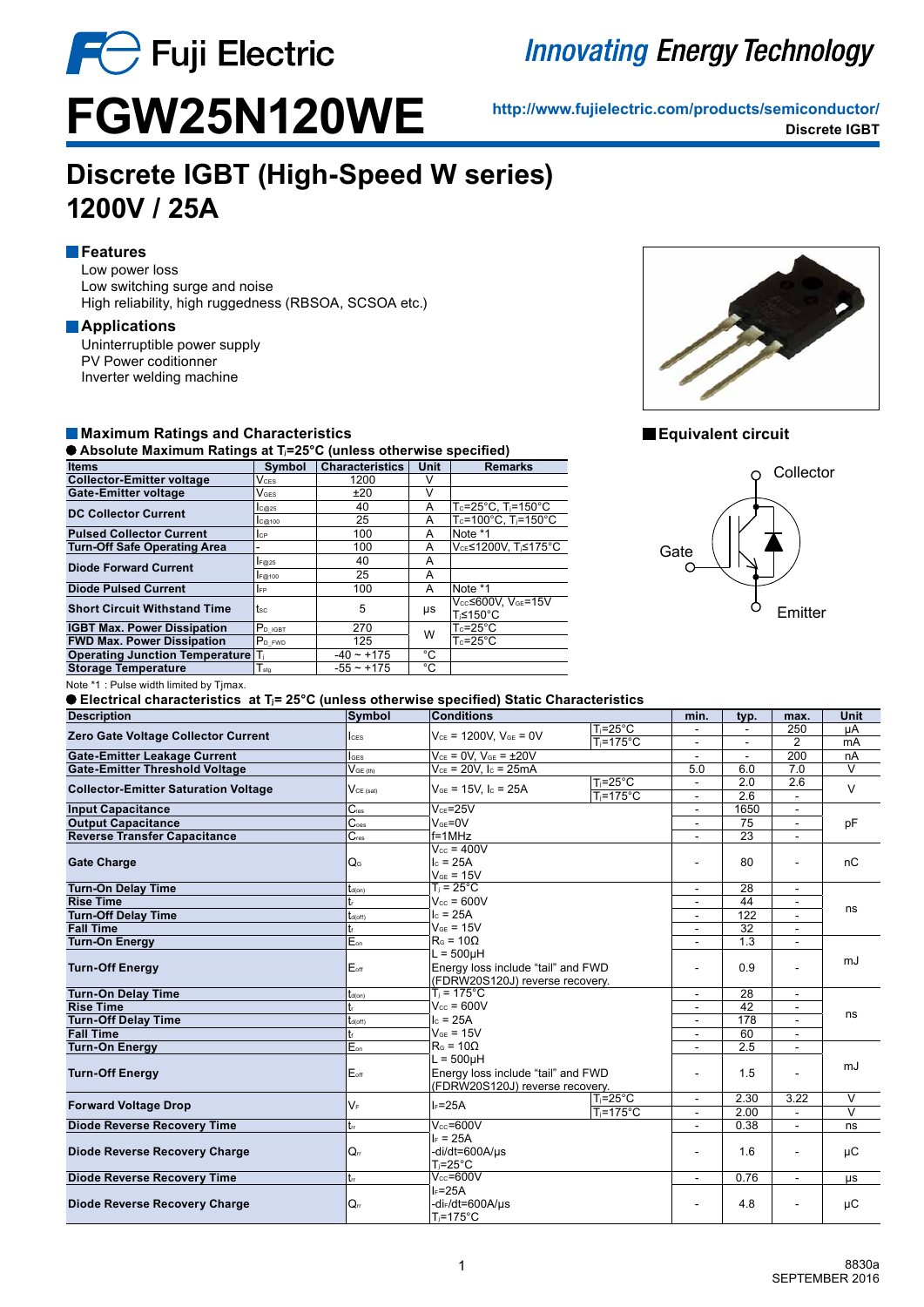# **FGW25N120WE** Discrete IGBT

http://www.fujielectric.com/products/semiconductor/

### **Thermal Resistance**

| <b>Description</b>                              | <b>Symbol</b>   | min. | typ. | max.  | Unit          |
|-------------------------------------------------|-----------------|------|------|-------|---------------|
| <b>Thermal Resistance, Junction-Ambient</b>     | $Rth(i-a)$      |      |      | 50    | °C/W          |
| Thermal Resistance, IGBT Junction to Case       | $Rth(i-c)$ IGBT |      |      | J.546 | °C/W          |
| <b>Thermal Resistance, FWD Junction to Case</b> | $Rth(i-c)$ FWD  |      |      | .191  | $\degree$ C/W |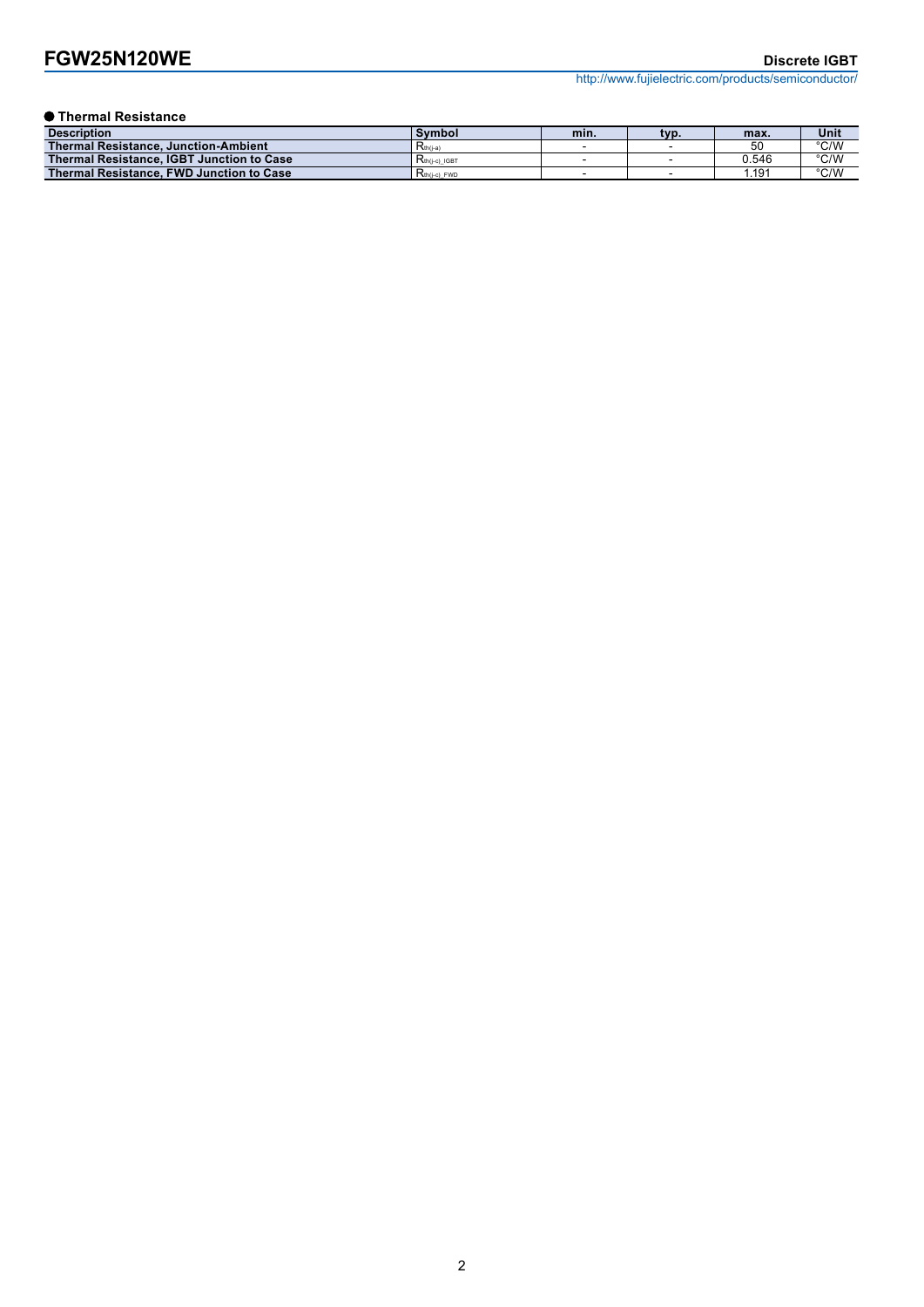### **Characteristics (Representative)**

Graph.1





Graph.3 Typical Output Characteristics (VcE-Ic)  $Ti=25^{\circ}C$ 



Graph.5 Typical Transfer Characteristics  $V_{CE}$ =15V











Graph.6 Gate Threshold Voltage vs. Tj  $I_{C}$ =25mA, $V_{CE}$ =20V

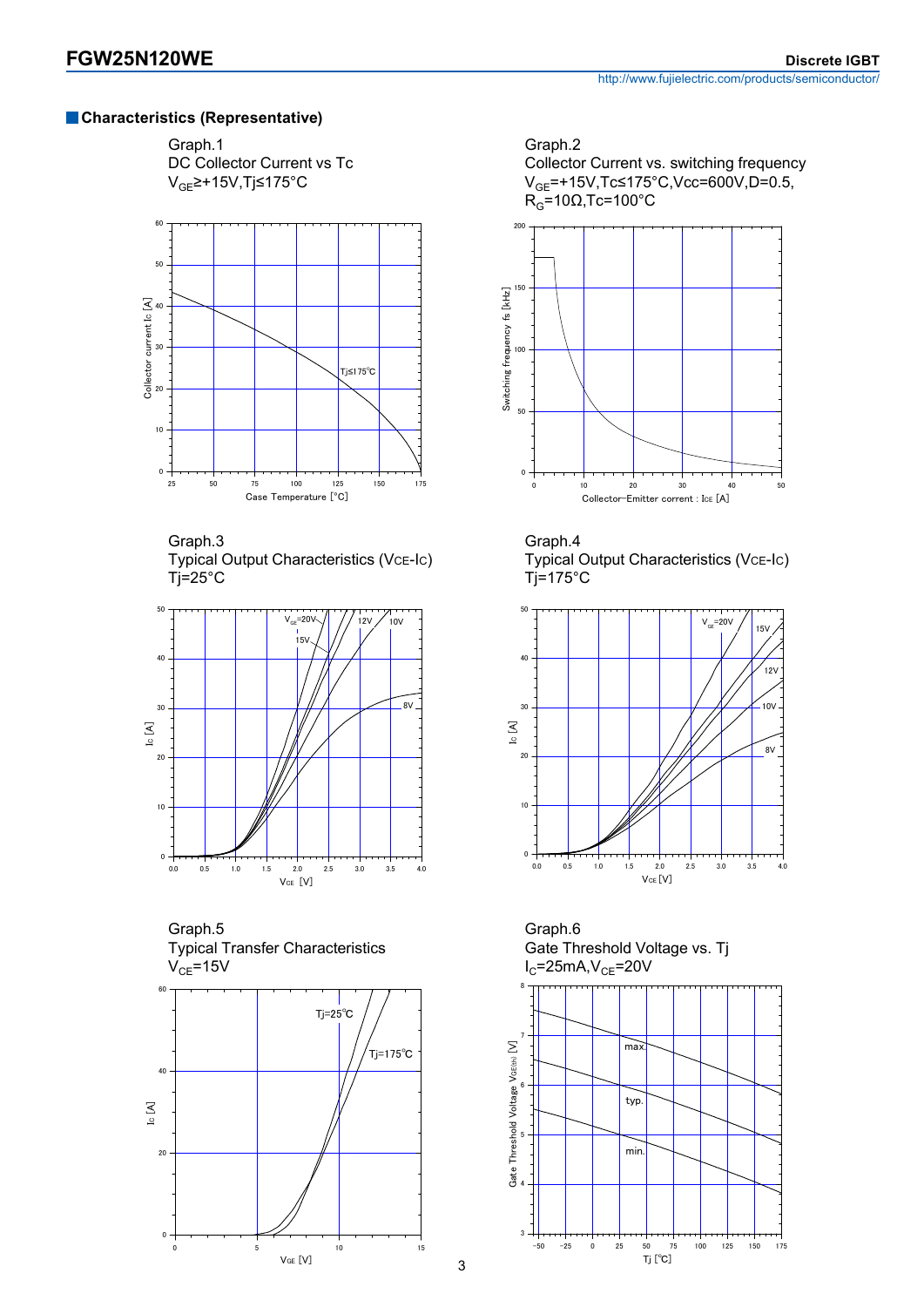Graph.7 Typical Capacitance



Graph.9 Typical switching time vs. Ic Tj=175°C,Vcc=600V,L=500µH  $V_{GF}$ =15V,R<sub>G</sub>=10Ω



Graph.11 Typical switching losses vs. Ic Tj=175°C,Vcc=600V,L=500µH  $V_{GF}$ =15V,R<sub>G</sub>=10Ω







Graph.10 Typical switching time vs. Rg  $Tj=175^{\circ}$ C,Vcc=600V,I<sub>C</sub>=25A,L=500µH  $V_{GF}$ =15V



Graph.12 Typical switching losses vs. Rg  $Ti=175^{\circ}$ C, Vcc=600V, I<sub>C</sub>=25A, L=500µH  $V_{GF}$ =15V

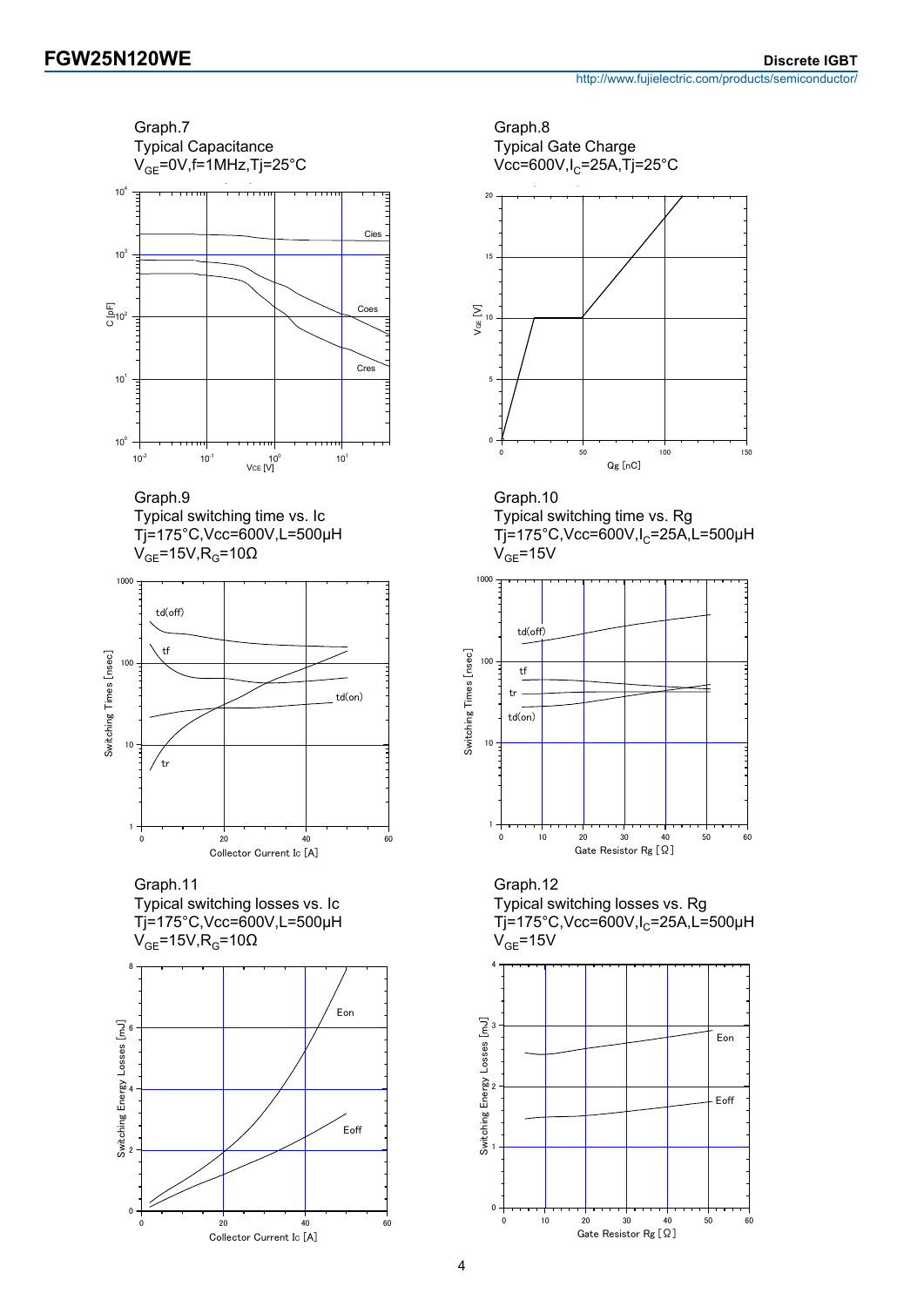Graph.13 FWD Forward voltage drop (VF-IF)







Graph.14 Typical reverse recovery characteristics vs. IF Tj=175°C,Vcc=600V,L=500µH  $V_{GE}$ =15V, R<sub>G</sub>=10Ω



Graph.16 Reverse biased Safe Operating Area Tj≤175°C,V<sub>GE</sub>=+15V/0V,R<sub>G</sub>=10Ω



 $45$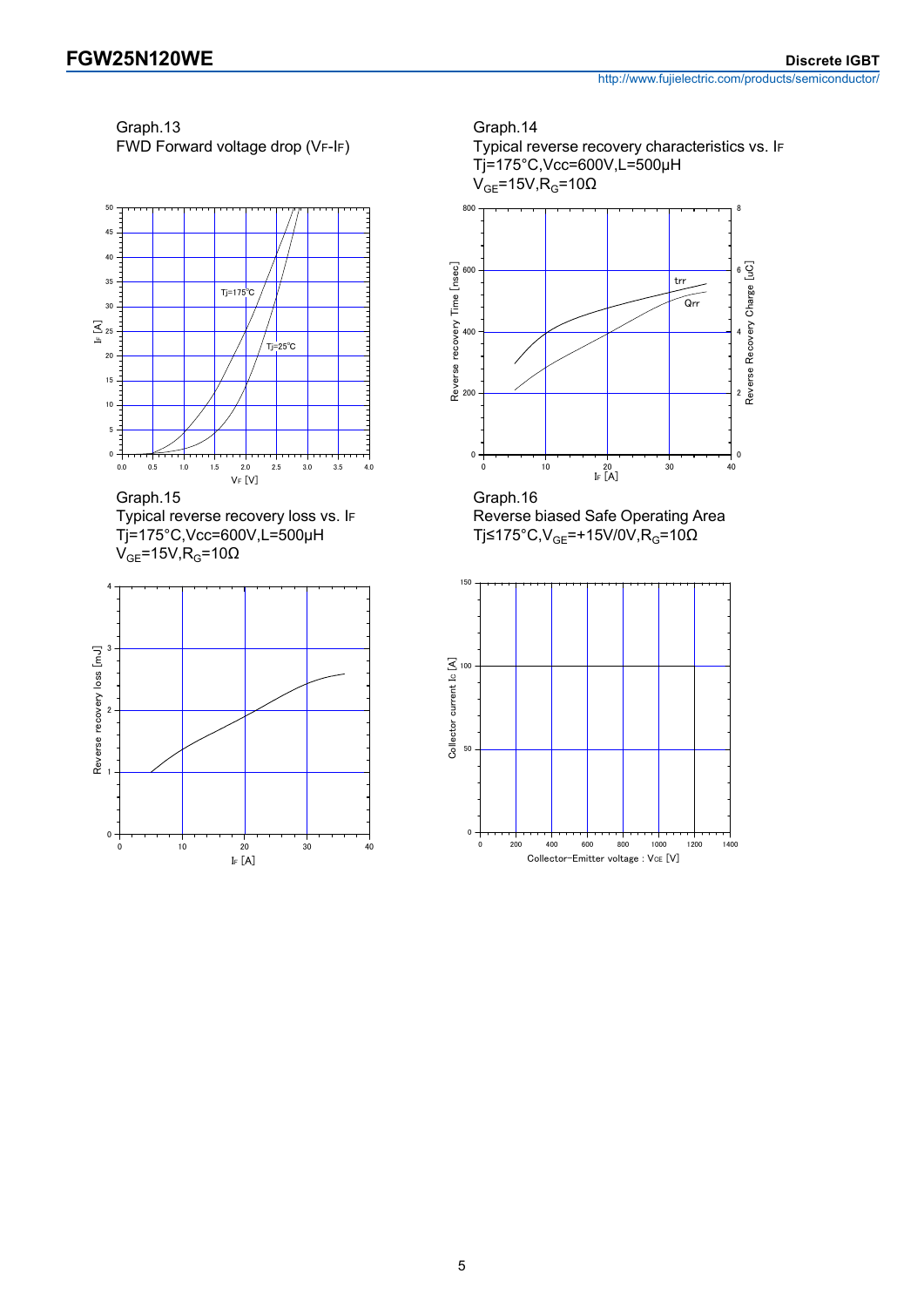http://www.fujielectric.com/products/semiconductor/



Graph.18 Transient thermal resistance of FWD

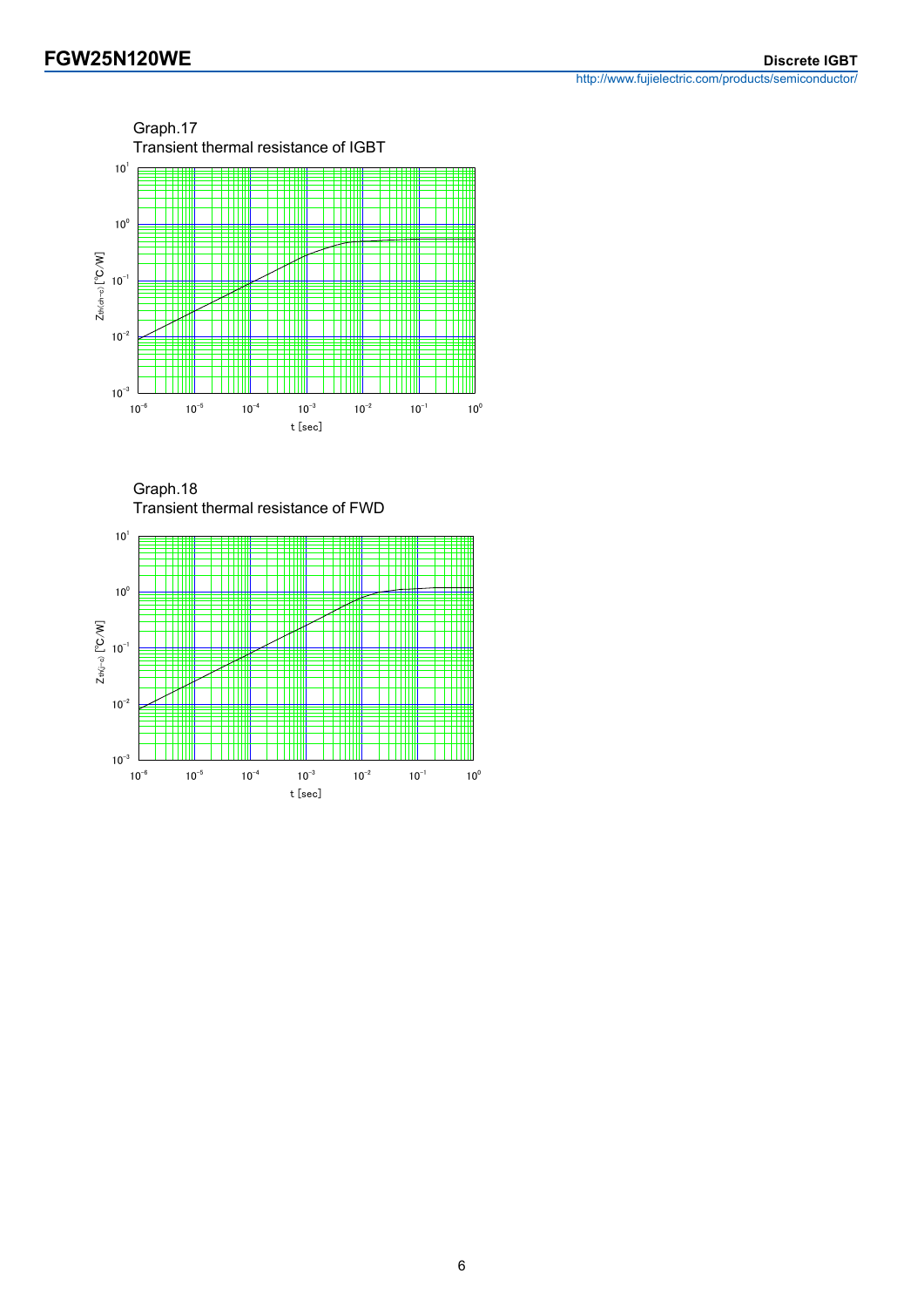### **Outline Drawings, mm**

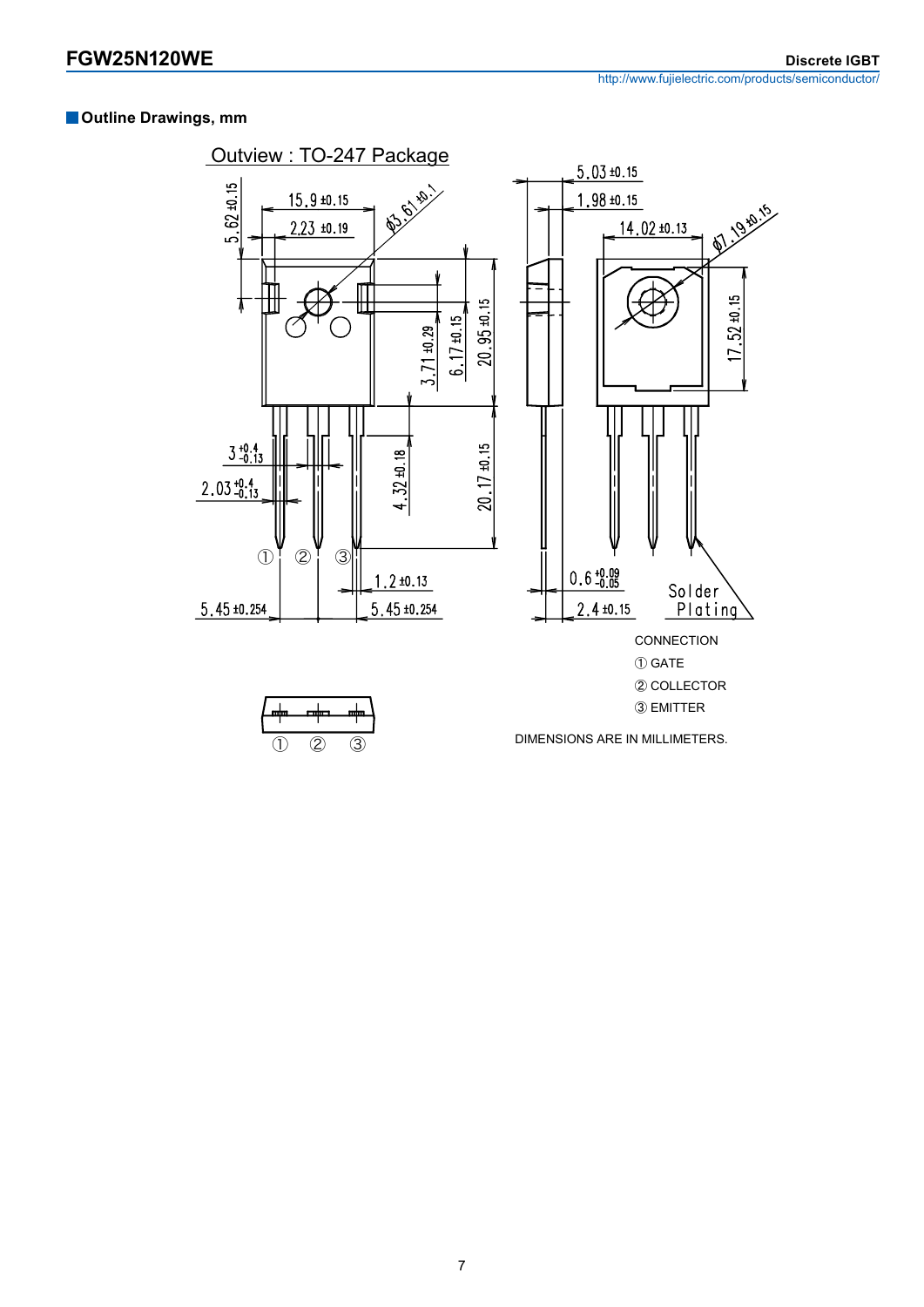set forth herein.

http://www.fujielectric.com/products/semiconductor/

#### **WARNING**

1. This Catalog contains the product specifications, characteristics, data, materials, and structures as of September 2016. The contents are subject to change without notice for specification changes or other reasons. When using a product listed in this Catalog, be sur to obtain the latest specifications. 2. All applications described in this Catalog exemplify the use of Fuji's products for your reference only. No right or license, either express or implied, under any patent, copyright, trade secret or other intellectual property right owned by Fuji Electric Co., Ltd. is (or shall be deemed) granted. Fuji Electric Co., Ltd. makes no representation or warranty, whether express or implied, relating to the infringement or alleged infringement of other's intellectual property rights which may arise from the use of the applications described herein. 3. Although Fuji Electric Co., Ltd. is enhancing product quality and reliability, a small percentage of semiconductor products may become faulty. When using Fuji Electric semiconductor products in your equipment, you are requested to take adequate safety measures to prevent the equipment from causing a physical injury, fire, or other problem if any of the products become faulty. It is recommended to make your design failsafe, flame retardant, and free of malfunction. 4. The products introduced in this Catalog are intended for use in the following electronic and electrical equipment which has normal reliability requirements.<br>• Computers • Computers • OA equipment • Communications equipment (terminal devices) • Measurement equipment • Machine tools • Audiovisual equipment • Electrical home appliances • Personal equipment • Industrial robots etc. • Audiovisual equipment • Electrical home appliances 5. If you need to use a product in this Catalog for equipment requiring higher reliability than normal, such as for the equipment listed below, it is imperative to contact Fuji Electric Co., Ltd. to obtain prior approval. When using these products for such equipment, take adequate measures such as a backup system to prevent the equipment from malfunctioning even if a Fuji's product incorporated in the equipment becomes faulty. • Transportation equipment (mounted on cars and ships) • Trunk communications equipment • Traffic-signal control equipment **• Gas leakage detectors with an auto-shut-off feature** • Emergency equipment for responding to disasters and anti-burglary devices • Safety devices • Medical equipment 6. Do not use products in this Catalog for the equipment requiring strict reliability such as the following and equivalents to strategic equipment (without limitation). • Space equipment • Aeronautic equipment • Nuclear control equipment • Submarine repeater equipment 7. Copyright ©1996-2016 by Fuji Electric Co., Ltd. All rights reserved. No part of this Catalog may be reproduced in any form or by any means without the express permission of Fuji Electric Co., Ltd. 8. If you have any question about any portion in this Catalog, ask Fuji Electric Co., Ltd. or its sales agents before using the product. Neither Fuji Electric Co., Ltd. nor its agents shall be liable for any injury caused by any use of the products not in accordance with instructions